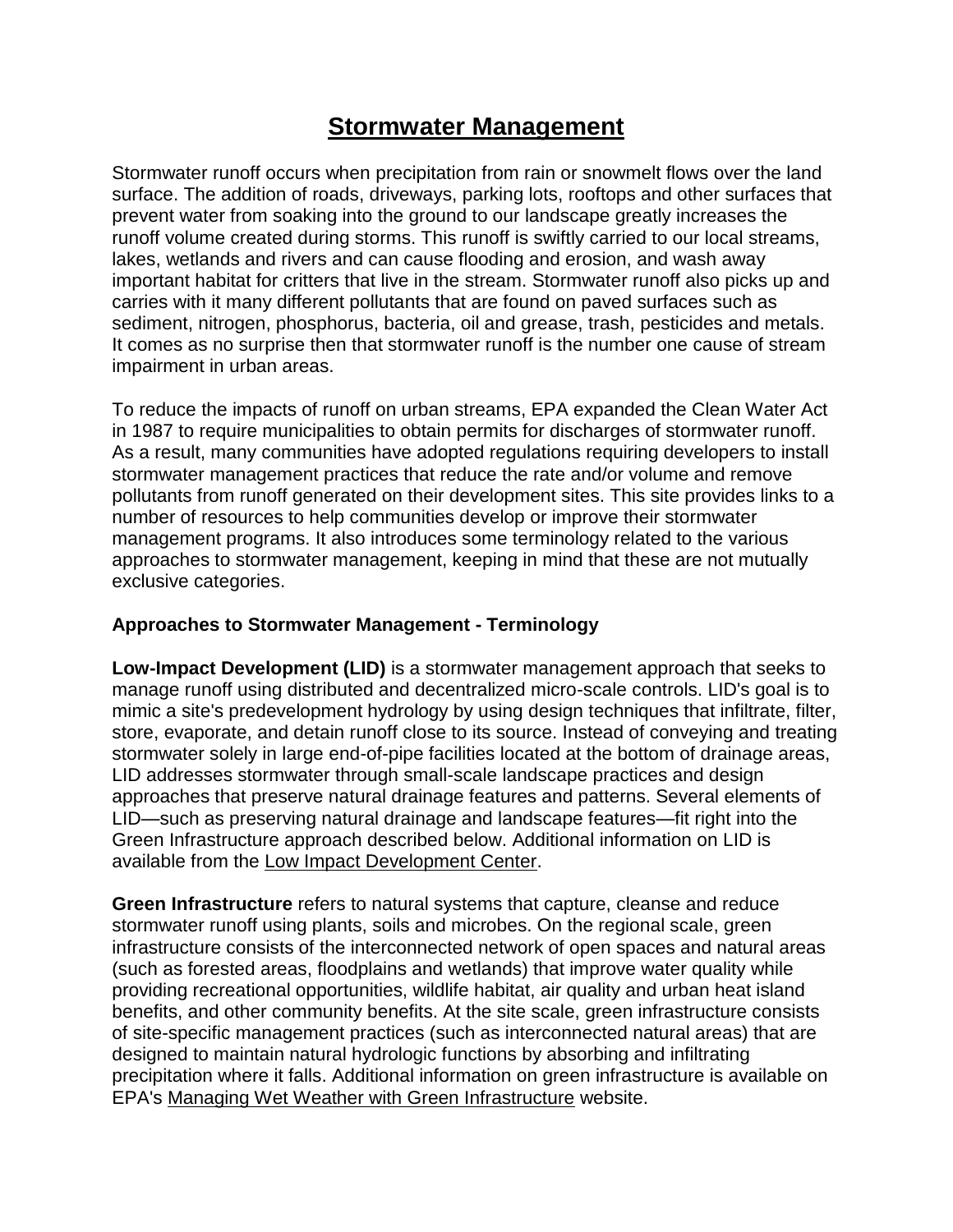**Environmental Site Design (ESD)**, also referred to as **Better Site Design (BSD)**, is an effort to mimic natural systems along the whole stormwater flow path through combined application of a series of design principles throughout the development site. The objective is to replicate forest or natural hydrology and water quality. ESD practices are considered at the earliest stages of design, implemented during construction and sustained in the future as a low maintenance natural system. Each ESD practice incrementally reduces the volume of stormwater on its way to the stream, thereby reducing the amount of conventional stormwater infrastructure required. Example practices include preserving natural areas, minimizing and disconnecting impervious cover, minimizing land disturbance, conservation (or cluster) design, using vegetated channels and areas to treat

stormwater, and incorporating transit, shared parking, and bicycle facilities to allow lower parking ratios.

## **Stormwater Management Resources**

To access FREE downloads of Center resources on stormwater management, go to our [Free Downloads](http://www.cwp.org/2015-03-19-18-18-00/online-watershed-library-owl) page.

- EPA's [National Pollution Discharge Elimination System \(NPDES\) Stormwater](http://cfpub.epa.gov/npdes/home.cfm?program_id=6)  [Program](http://cfpub.epa.gov/npdes/home.cfm?program_id=6) webpage provides a wealth of technical and regulatory information about the NPDES stormwater program.
- The [Local Government Environmental Assistance Network](http://www.lgean.org/water/stormwater.htm) provides a list of resources, databases and tools to help local governments comply with stormwater management regulations.
- **EPA's [Economic Benefits of Runoff Controls](http://www.epa.gov/OWOW/NPS/runoff.html) reports how that certain urban runoff** management controls can be incorporated into a development in a way that provides aesthetic and economic benefits.
- The [International Stormwater Best Management Practices \(BMP\) Database](http://www.bmpdatabase.org/) project website features a database of over 300 BMP studies, performance analysis results, tools for use in BMP performance studies, monitoring guidance and other study-related publications.
- [Virginia Stormwater BMP Clearinghouse](http://www.vwrrc.vt.edu/swc/NonProprietaryBMPs.html) provides detailed specifications for design and construction of various stormwater BMPs.
- [University of New Hampshire's Stormwater Center](http://www.unh.edu/unhsc/) is dedicated to the protection of water resources through effective stormwater management.
- **[Bioretention Performance, Design, Construction, and Maintenance.](http://www.bae.ncsu.edu/stormwater/PublicationFiles/Bioretention2006.pdf) A concise** treatment of monitoring results on bioretention practices from NC State University's Biological and Agricultural Engineering Stormwater Engineering Group, this publication discusses some design considerations, and how filter media can be changed to address various nutrients.
- North Carolina State University's Biological and Agricultural Engineering (BAE) [Stormwater Engineering Group's](http://www.bae.ncsu.edu/stormwater/) mission is to "learn and teach" stormwater management. Research areas of interest include the function and impacts of stormwater management such as bioretention areas, green roofs, stormwater